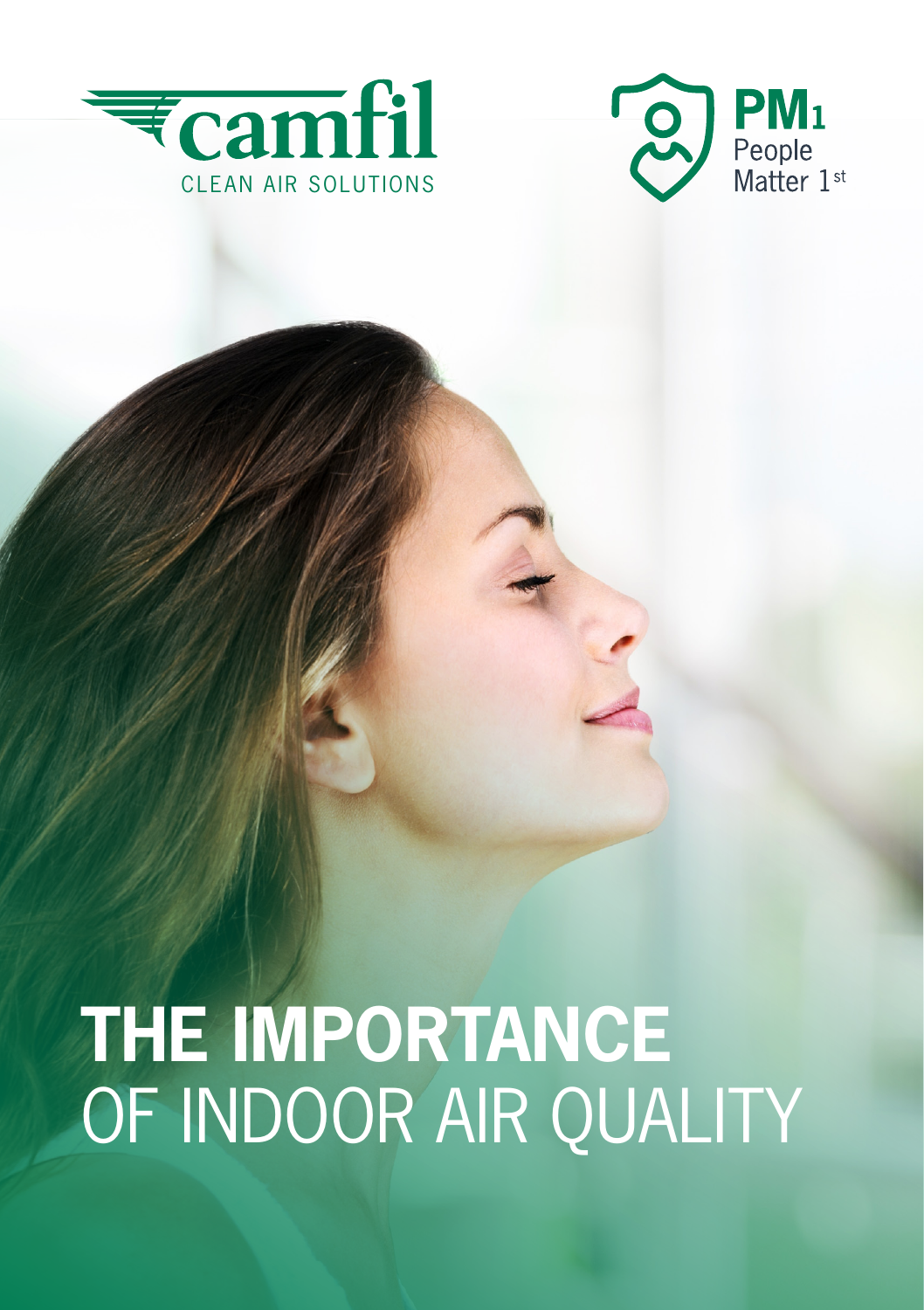## **What is People Matter 1st ?**

Understanding the effect of particulate matter on our health and providing solutions to protect people inside our buildings.

Two striking facts perfectly illustrate why we need to place air quality at the top of the environmental and human health agenda. First, the quality of the air we breathe has a huge impact on our health and wellbeing; globally, air pollution is the leading environmental cause of shortened life, contributing to the equivalent of 5% of all deaths worldwide. Second, each of us inhales more than 25 million particles with every breath we take; the more contaminants we ingest, the greater the chance of sickness and ill-health.

That's why we have launched the 'People Matter 1st' campaign to highlight the dangers (and solutions) relating to poor air quality within our buildings, focusing on some of the smallest and most harmful particulates –  $PM<sub>1</sub>$ .

To complement this initiative, we are publishing this white paper which examines the causes, effects and solutions to poor air quality, focusing on the internal environment of which we have more control.

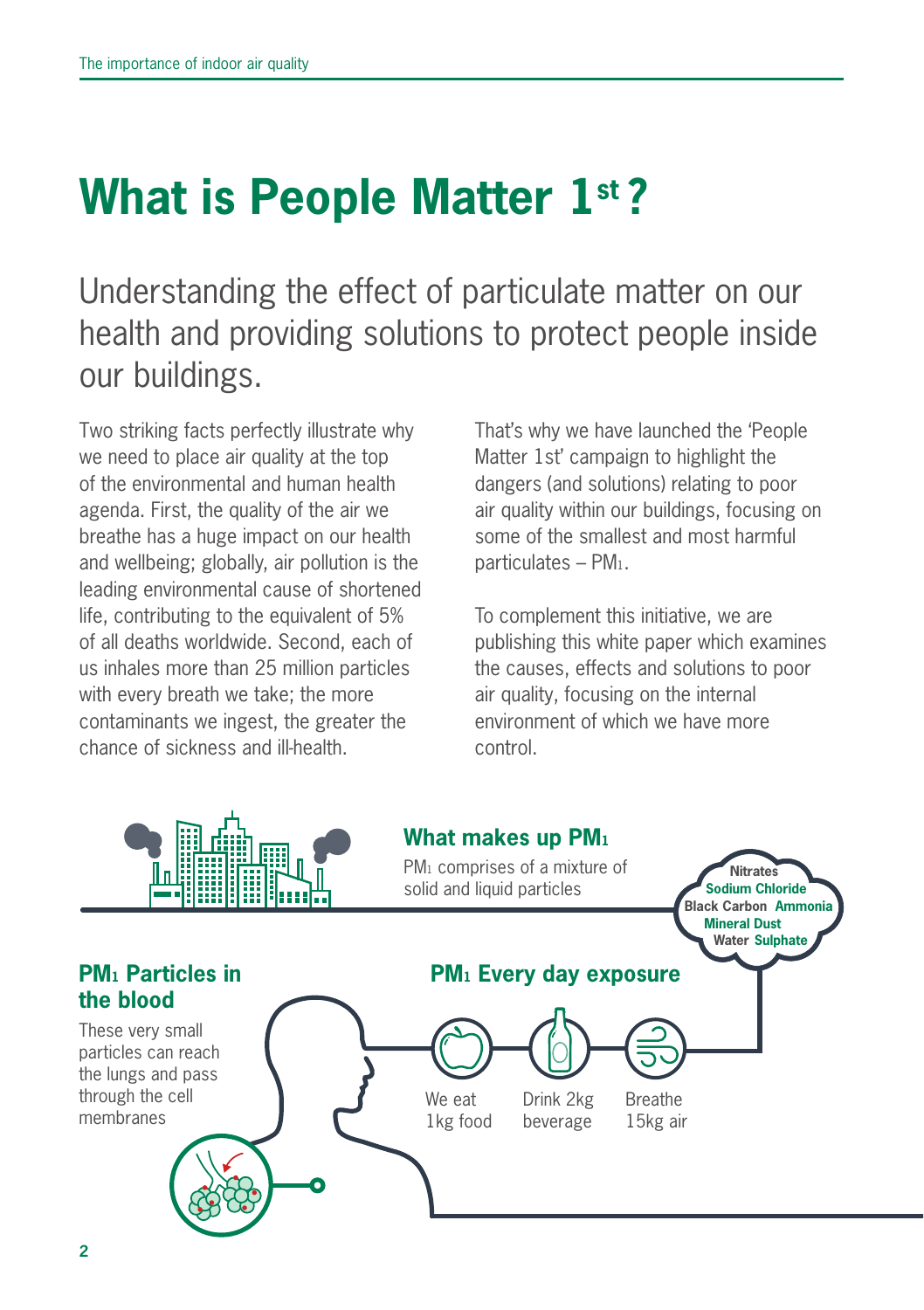# **Why is air quality important?**

Type 'air quality' into a search engine and you will be presented with more than four billion responses – a bewildering array of answers that reflect the importance of the subject and the breadth of the questions that surround it.

But it is not just the sheer number of Google results that is shocking; the evidence surrounding the dangers of poor air quality is alarming too.

#### **Here are four facts that support this assertion:**

- Children who live in areas with high levels of particulates and NO2 have up to 10% less lung capacity than those who don't.
- Particulate Matter and NO2 cost the National health service and social care in England almost £43 million in 2017. This is expected to increase to£1.6 billion by 2025.
- In the UK, long-term exposure to particulate air pollution is estimated to have an effect equivalent to 29,000 deaths a year.
- An estimated 1,327,424 new cases of the disease are predicted by 2035, which are attributable to PM that has a diameter of less than 2.5 microns.

If outdoor air is not effectively filtered and cleaned, there is a risk that the indoor air will contain a very large quantity of the harmful particulates that find their way into people's respiratory tracts and circulation systems. These particles and other substances can combine with those already present inside buildings and become more aggressive and harmful, making indoor air pollution many more times as hazardous as the outdoor variety. But with quality air filters in air handling units, a significant proportion of these harmful outdoor particles can be stopped before they are spread through the ventilation system.

This means that in polluted cities like London, Paris, Los Angeles, Beijing and New Delhi, it is possible to improve the quality of the indoor air until it reaches an acceptable level using the ventilation system alone. If a mobile air purifier is installed in rooms as an extra measure, a consistently high level of air quality can be achieved, even if the number of particulates and other substances in the outdoor air varies significantly.

#### **5.5 million**

Premature deaths around the world each year from air pollution

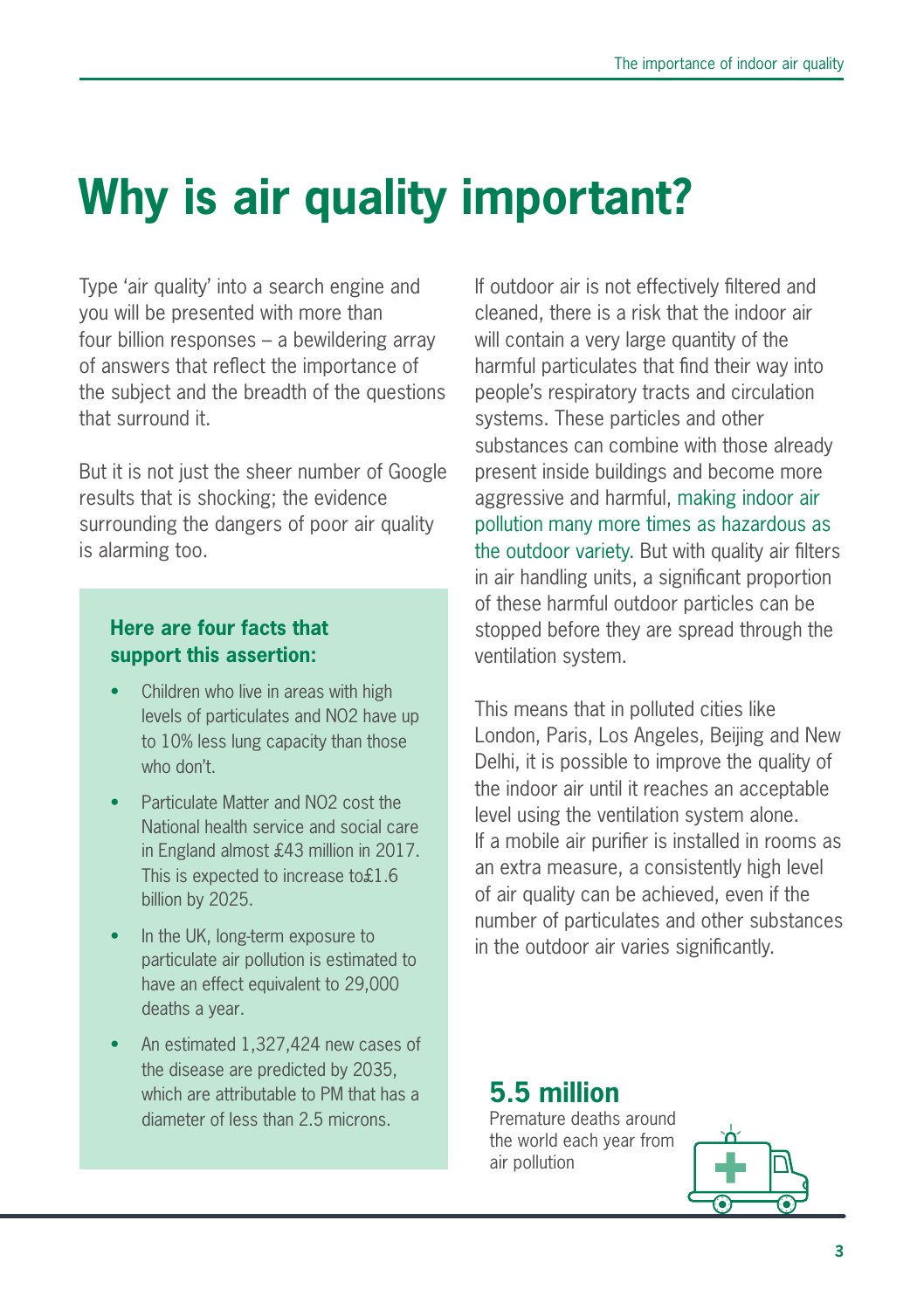### **Indoor air pollutants**

Pollutants that can affect air quality inside buildings fall into one or more of the following categories:



#### **Particulate matter**

Includes dust, smoke and tobacco smoke, pollen, animal dander, particles generated from combustion appliances such as cooking stoves, and particles associated with tiny organisms such as dust mites, mould and bacteria.



#### **Gaseous pollutants**

Come from combustion processes. Sources include solid fuel heating sources with insufficient venting, gas cooking stoves, vehicle exhaust and tobacco smoke. They also come from building materials, furnishings, adhesives, paint and varnish, cleaning products and pesticides.



#### **Environmental pollution**

Outside contaminants such as vehicle fumes and industrial pollution can seep into buildings, but there is also a risk from naturally occurring gases such as radon.



#### **Human Contamination**

The people in our offices and buildings are often the carriers of Viruses which can spread around the building. These viruses can sometimes spread through the air we breathe.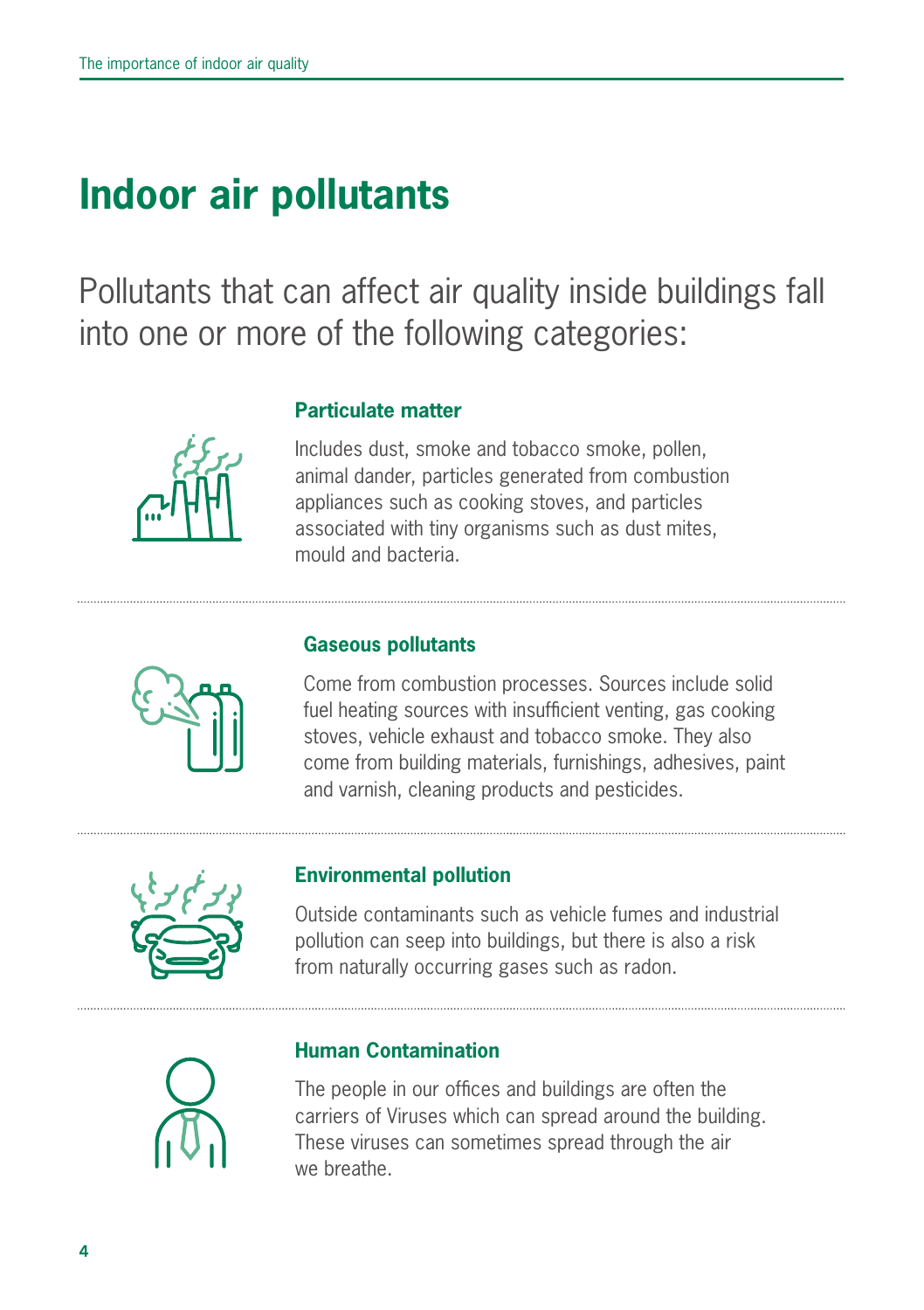### **What is 'bad' air?**

Poor air quality results from particulate matter (PM) in the air. PM comprises a complex mixture of solid and liquid particles of organic and inorganic substances suspended in the air. Its major components are sulphate, nitrates, ammonia, sodium chloride, black carbon, mineral dust and water.

PM has both physical and chemical characteristics, man-made and natural sources that vary by location. Spending a day on the streets of Beijing, for example, will have the same negative effect on your respiratory tract as staying 30 days in Paris. It should be noted, however, that people will react differently to poor quality air, depending on their sensitivity.

#### **Typical particulates found in air include:**

- Coarse particles, often 10 microns (μm) or bigger ( $1 \mu m = 1/1,000$ th of a millimetre). Examples include visible coarse dust, sand, leaves, hairs and other large organic particles.
- $PM_{10}$  airborne particles =/< 10 $\mu$ m in diameter including coarser fine dust and organic particles.
- $PM_{2.5}$  airborne particles =/< 2.5um in diameter such as pollen, spoors and other organic particles.
- $PM_1$  airborne particles =/< 1 $\mu$ m in diameter, including dust, combustion particles such as diesel fumes, bacteria and viruses.

The human body can filter coarse particles. PM<sub>10</sub> particles can be stopped as they enter the throat. PM2.5 particles are dealt with in the lungs and alveoli. PM<sub>1</sub> however, penetrate into the bloodstream and can contribute to serious illness. At worst, PM<sub>1</sub> can contribute to deadly diseases like heart attacks, lung cancer, dementia, emphysema, edema and other serious disease, leading to premature death.

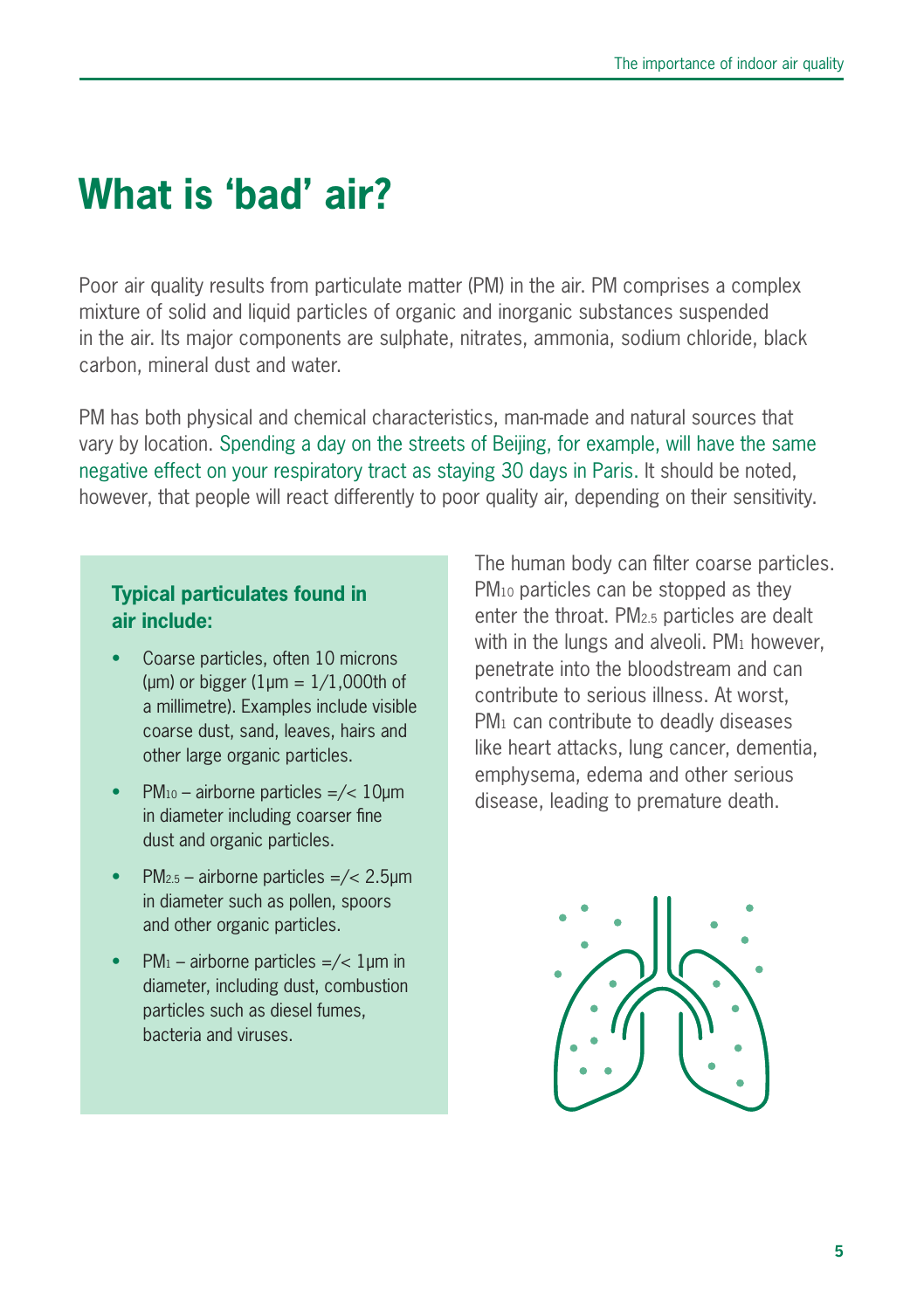### **Making clean air 'law'**

It's not just Camfil that's raising awareness of poor air quality. Momentum is gathering around the world in regards to the damaging effect of polluted air. In the UK, the government's Clean Air Strategy outlines Whitehall's ambitions relating to reducing air pollution in the round, making our air healthier to breathe.

Sitting alongside three other government strategies – Industrial Strategy, Clean Growth Strategy and 25 Year Environment Plan – the clean air strategy sets a direction for the UK's air quality policies and goals.

The Clean Air Act that will result from this strategy will attribute legal responsibility to property owners and landlords to ensure that the building occupants are protected. Facilities/Estate managers, for example, will also find their roles changing because they are the ones who will be expected to put the practical solutions in place so that their employers are not exposed to legal jeopardy.

The government says: "We have already adopted ambitious, legally-binding international targets to reduce emissions of five of the most damaging air pollutants (fine particulate matter, ammonia, nitrogen oxides, sulphur dioxide, non-methane volatile organic compounds) by 2020 and 2030. We are now also proposing tough new goals to cut public exposure to particulate matter pollution, as recommended by the World Health Organization." The strategy comes at a good time because awareness of the impact of poor IAQ is growing rapidly, and a strong determination to tackle the problem is also developing.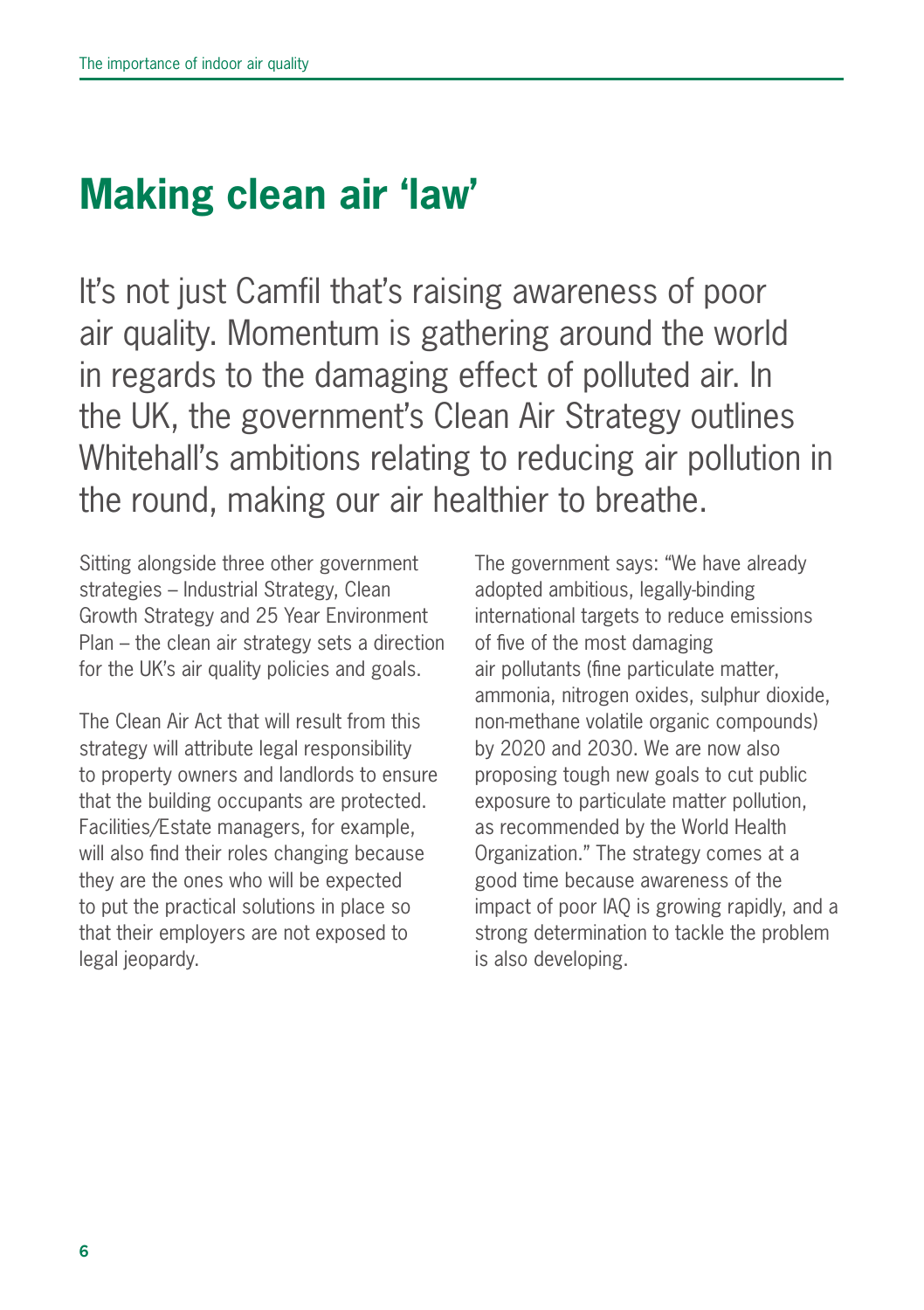### **Benefits of clean air**

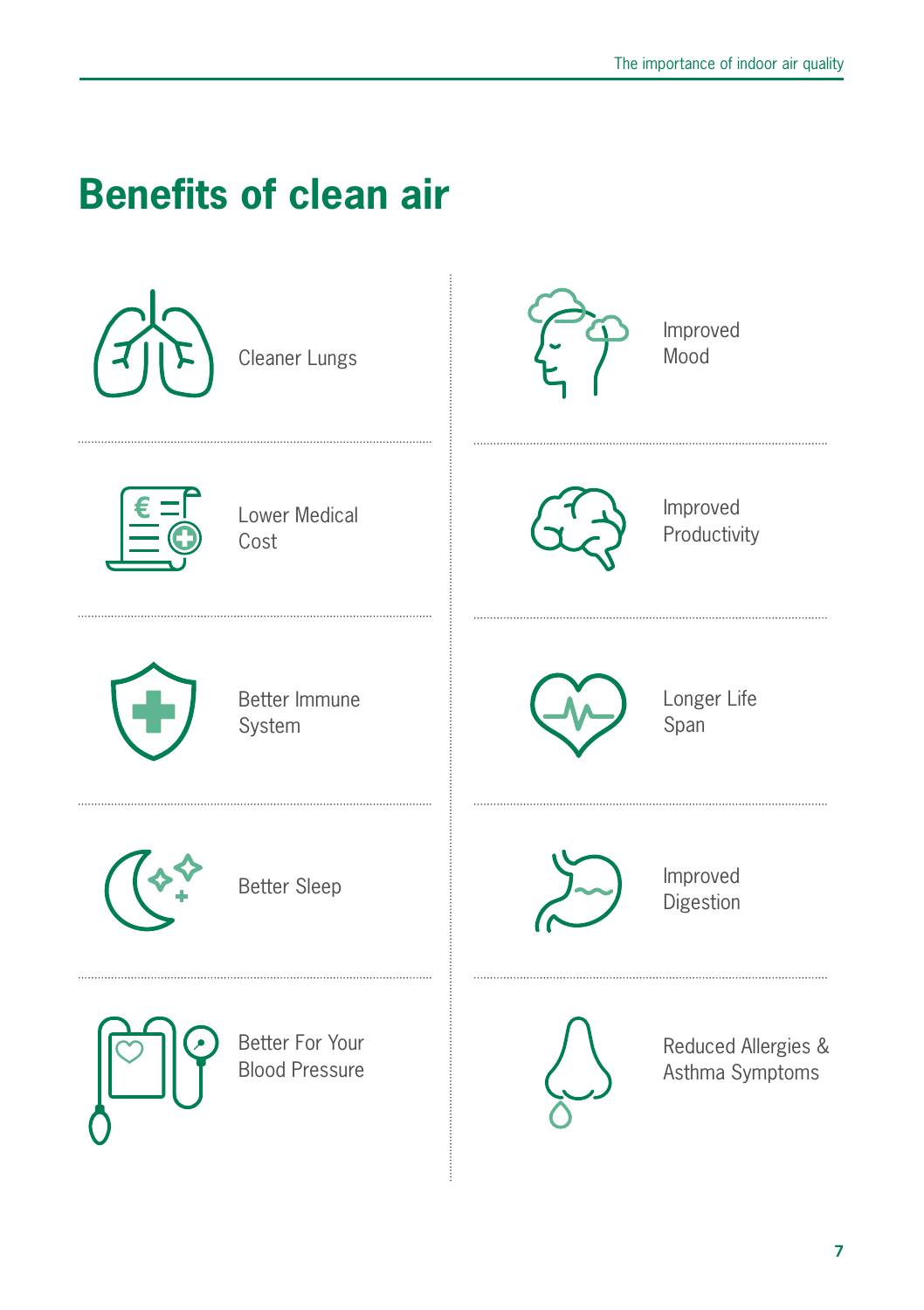### **Filtering out particulate matter**

Using the right air filter will not only help you to maintain healthy IAQ, but it will also help you to save energy and money. Filters are available today to meet the stricter demands for the removal of PM1 contaminants, such as Camfil's Opakfil ES, Hi-Flo XLT7 and Hi-Flo M7.

Filters are integral to all Camfil's offerings and constitute the largest part of our business. Our air filters can be as small as a matchbox or as large as a shipping container. But, whatever their size, the end product is clean air – free of harmful pollutants, dust, dirt, allergens, contaminants, molecular gases and, in some cases, even life-threatening radiation.

Indeed, Camfil filters are the gold standard for air filtration offering the longest life, the lowest operating and maintenance costs and the highest possible energy efficiency. By providing clean air, our filters improve people's health and performance, protect critical manufacturing processes, boost productivity and safeguard the environment. For urban environments with air pollution, we offer ePM1-classified filters according to the new ISO 16890 standard (see later) and ozone-rated City filters that combine particle and molecular filtration. You will find many of our energy efficient air filters in the air handling units of ventilation systems

in buildings like schools, offices, homes, hospitals and airports. They work hard to provide a clean, healthy and productive indoor environment with high IAQ.

In addition to selecting the right particle efficiency, there are other important filter product features to consider, such as long life, a low pressure drop and low energy consumption. When building owners purchase quality filters like Camfil's for high IAQ, they also benefit by getting the lowest total cost of ownership for their filtration solution.

For added indoor air filtration in polluted urban environments, Camfil also offers advanced room-air purifiers for both particle and molecular filtration. The latter are increasingly used in offices and retail stores in large international cities with air pollution issues.



**Indoor air can be between 5 to 50 times**  more polluted then outside air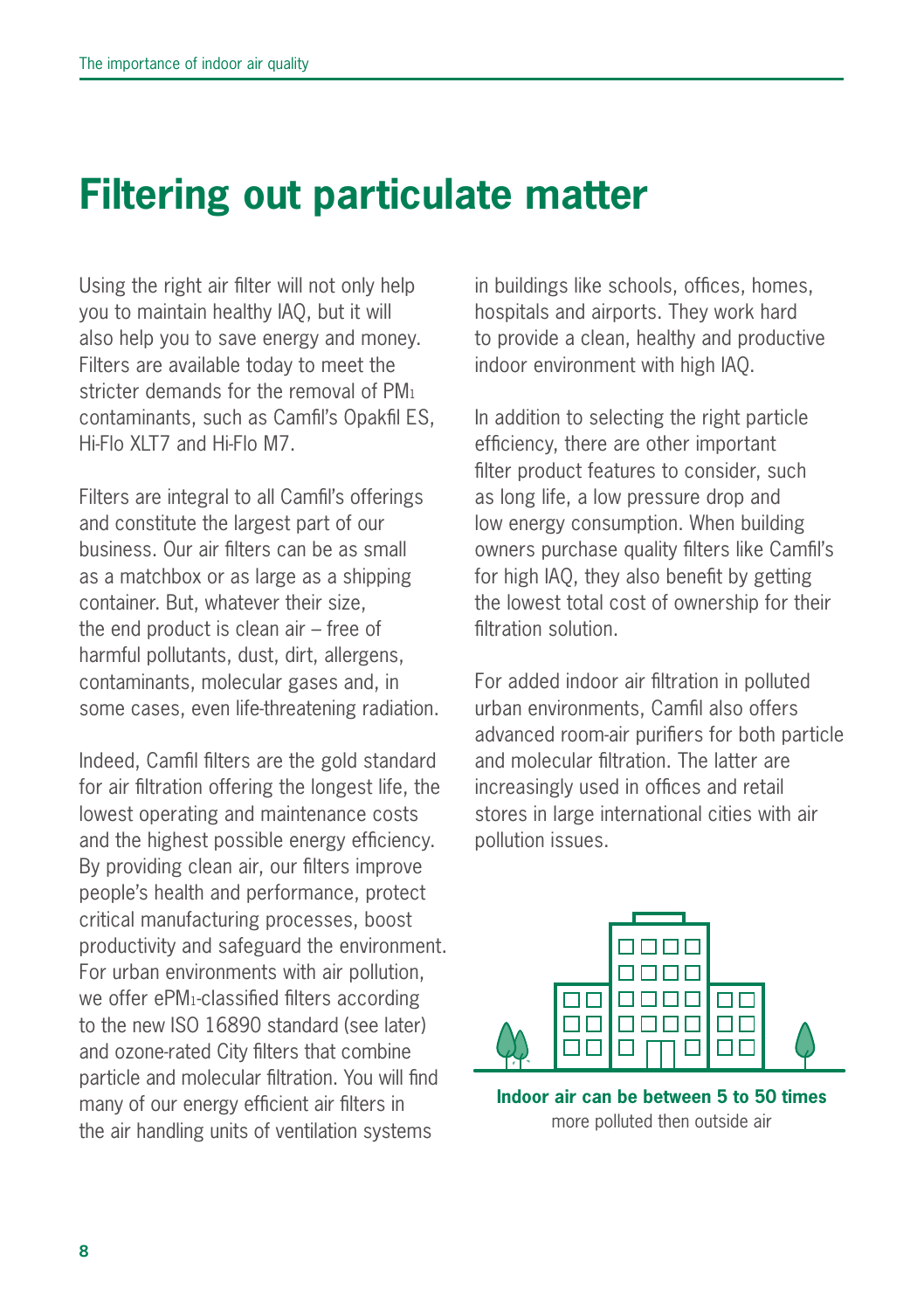### **High standards are critical**

### The best way to gauge the right filter products for use in specific applications is to apply the appropriate standard.

ISO 16890 is the new common global particle filter test standard which replaced the EN779 filter test standard in Europe in June 2018 and is intended to replace the ASHRAE 52.2 filter test standard in US over a longer transition period. For the first time, in ISO 16890 we have an air filtration standard that actually tells people specifically what a filter does. It is also more accurate than its predecessors and is a global standard that offers a single test for all customers.

The standard came about because of the need to test air filters closer to real life conditions by testing a wider and more representative range of particles. It tests efficiency on 0.3-10μm (micron) particles and relates test result to PM1, PM2.5 and PM10. It also offers 30 classes in three groups (compared with nine classes under

EN779 and 16 classes under ASHRAE 52.2.) The new international standard describes equipment, materials, technical specifications, requirements, qualifications and procedures to produce laboratory performance data. It also enables the designer to calculate an efficiency classification based upon the measured fractional efficiency which is converted into 'particulate matter efficiency' (ePM) expressed as a percentage of the PM captured by the filter.

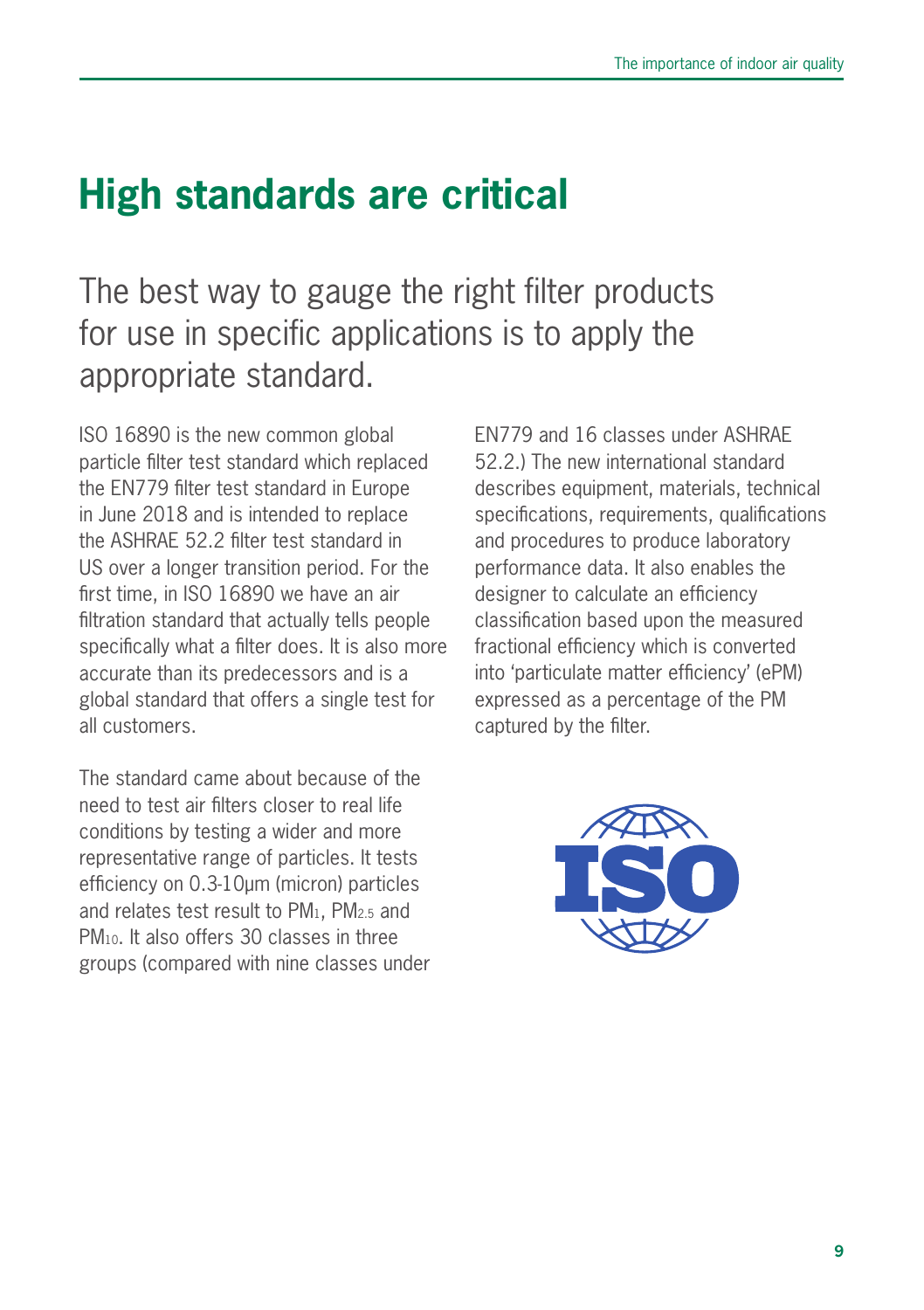### **Five benefits of the ISO 16890 standard**



Under the new Eurovent classification, the demands on energy efficiencies have increased, meaning many filters previously considered A+ have been downgraded to A, forcing manufacturers to improve the performance of their filters and acknowledging the general developments within the industry since the original Energy Rating was introduced in 2015. All air filters can be graded from A+ to E. Grade A+ stands for the lowest energy consumption and E for the highest.

The classification will give customers a better understanding of the annual energy consumption, average efficiency and minimum efficiency, with A+ filters contributing to reductions in energy usage and CO2 emissions - while also improving IAQ. Based on a robust certification process, Eurovent certified products must show Annual Energy Consumption (kWh/y) specific to each ISO efficiency rating and be tested in independent laboratories and through sampling on manufacturers sites. This certified data is available to view at the Eurovent website: **www.eurovent-certification.com**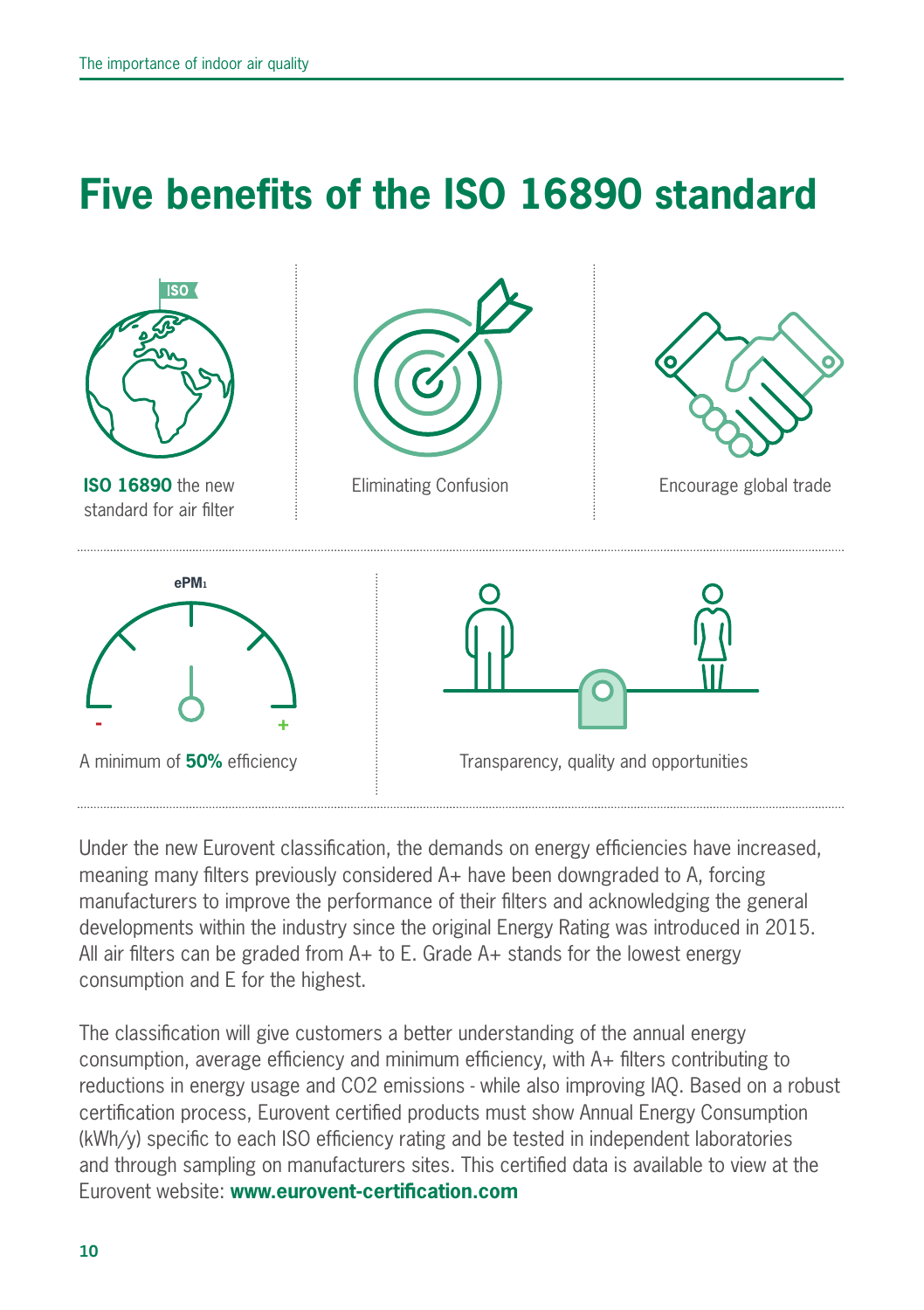### **Reducing indoor contaminants**

Air Cleaners or Air Purifiers are often used in offices and other commercial buildings to help improve the indoor air quality within the building. Reducing particulate levels, removing nuisance odours and removing airbourne particles such as viruses are often key uses of air cleaners

#### **Features of a suitable air cleaner**

All air cleaners should have HEPA filters that are tested and certified to EN1822 factory test standards

- For the removal of odours or nuisance gases (such as formaldehyde) the use of a combination molecular filter is advised
- Adequate sizing to your room requirements is advised. A small air cleaner in a big room may not have the desired affect. Know your airflow rate
- Low noise levels are key. In office environments noisy air cleaners can be a distraction. Choose air cleaners with a low noise level

### **Options for Air Cleaners**

**Camfil air cleaners can be used in 3 main applications**



**Positive Pressure Environment -** 

By ducting your air cleaner to the outside you can introduce clean fresh air into your environment (For areas with little or no ventilation).



#### **Negative Pressure Environment -**

By ducting the exhaust air outside, air cleaners can create negative pressure or isolation environments (Used in hospital environments.



#### **Air Recirculation -**

Used to supplement the existing ventilation system, air cleaners can be used to recirculate clean air around the environment.